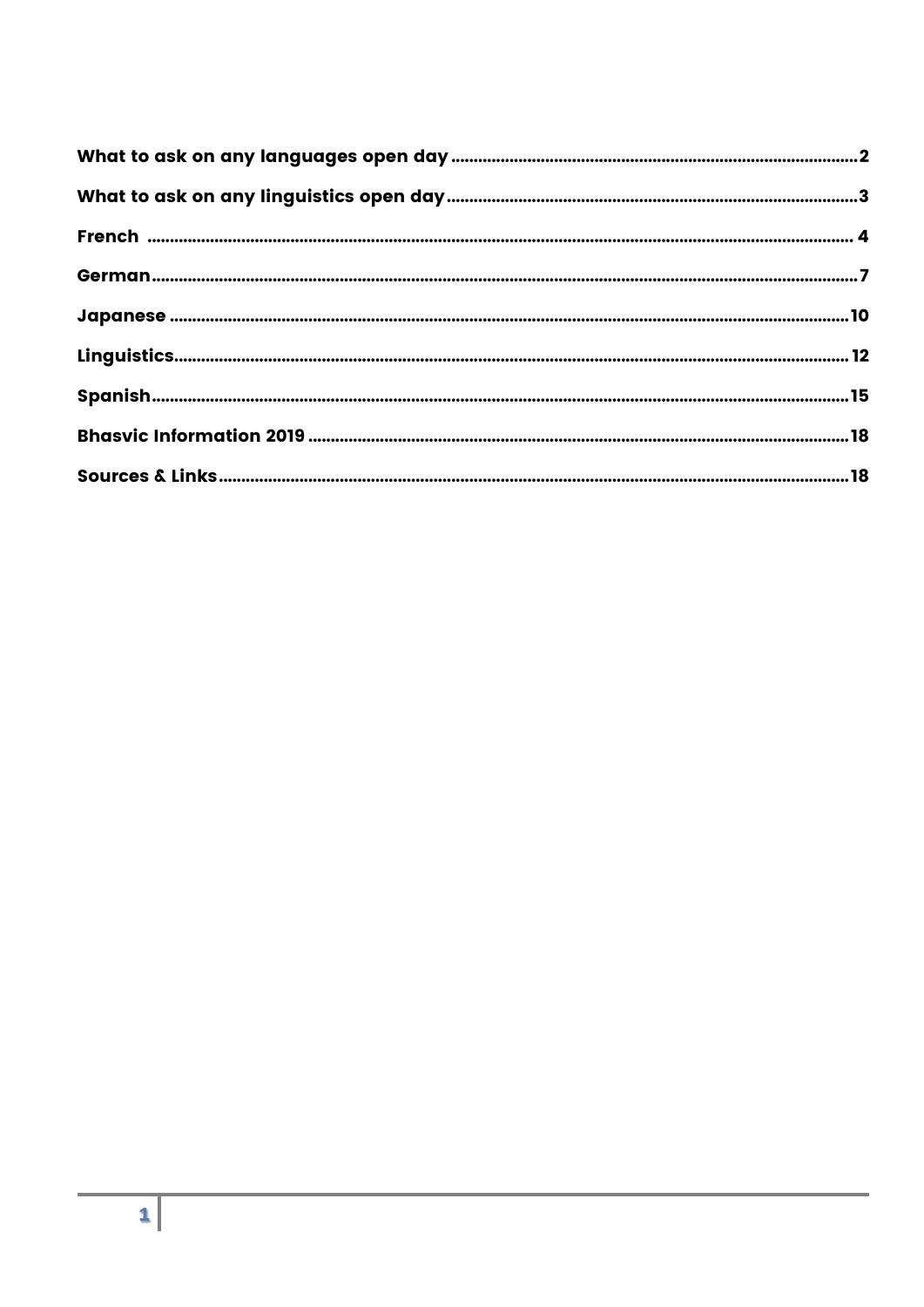Doing a language at university means you'll often get the chance to learn about new cultures and live abroad. Use our list of open day questions to help you discover more…

#### **About the course**

- Do I need to be fluent in a language before I start this course?
- Is there flexibility in the modules I take, and can I take modules across other courses?
- What books and equipment are necessary for me to buy?
- How much contact time will I have? Do we have 1-2-1s / small seminar groups?
- Can I get extra tuition from my lecturers if I need it?

#### **Placements**

- Does the course include a year abroad? How much will it cost? Who organises it?
- Do I have to find my own accommodation?
- How fluent in your chosen language are you expected to be after your year abroad?

#### **Language assessments**

- What is the split between individual work and group work?
- What has greater weighting oral exams or coursework?
- Do I need to complete a dissertation or research-based project?

#### **Graduate prospects for world language students**

- How does this course help me get a job?
- What have other students from this course done once they've graduated?
- Do companies like certain languages more than others?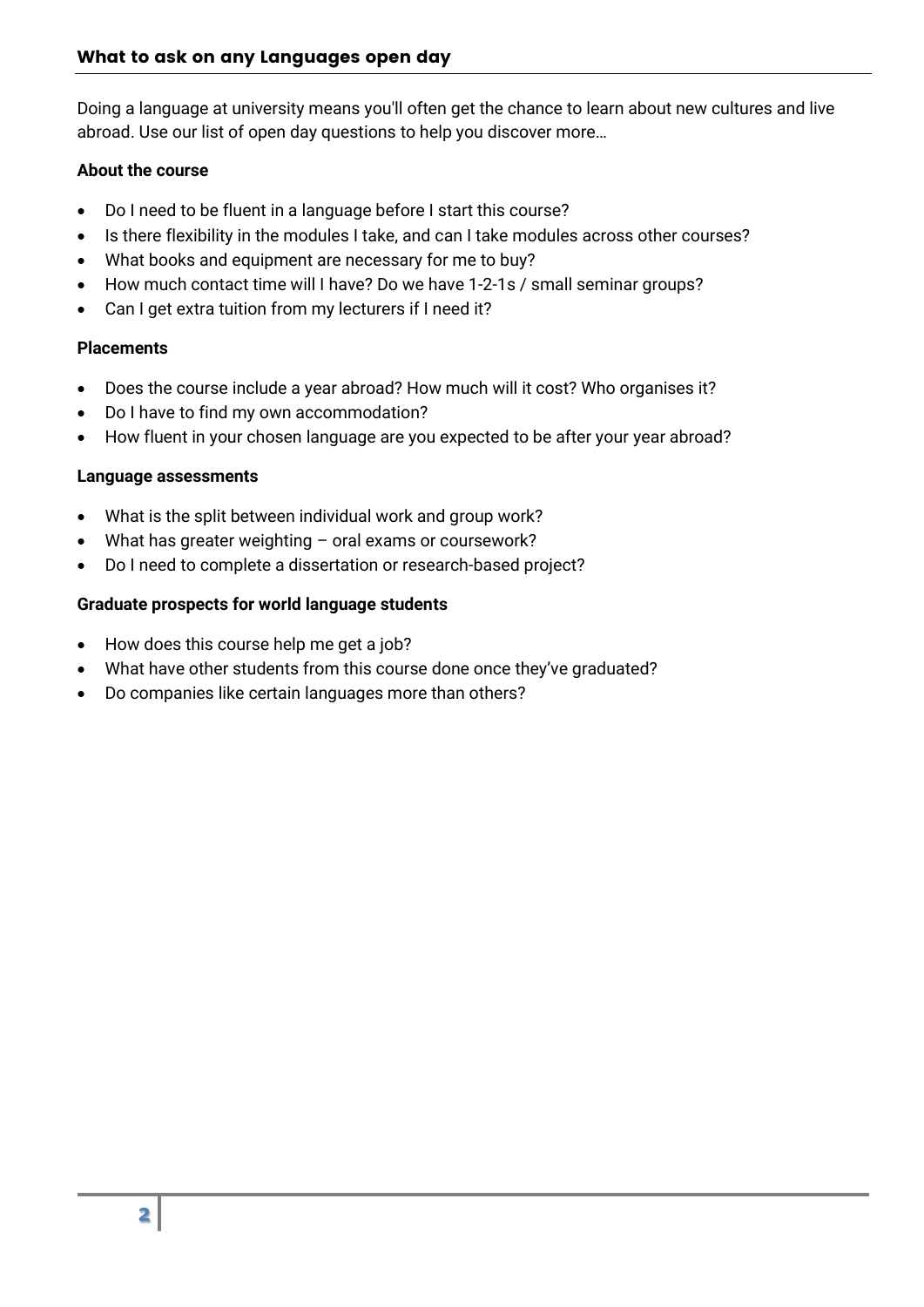Interested in poets, philosophers or the literary greats, or studying how language actually works? Check out these questions you can ask on your open day visit…

#### **About the course**

- What are the core texts / periods for this course?
- Will I need to do reading over the summer?
- Do I need to have an A-level (or equivalent) in English?
- What's the split between ancient and modern texts?
- What's the split between prose, drama and poetry?
- How many hours of teaching will I get a week? Will that be in lectures, seminars or tutorials?

#### **Equipment and facilities**

- How much reading is involved per week?
- What is a reading week? Do I have one?
- Are all the library resources available online?
- Should I buy all the books on the syllabus?
- Are there multiple copies of texts available to borrow in the library?
- How much will I have to spend on printing?
- Do you have specialist facilities for example, language or phonetics labs?

#### **Assessments**

- What is the split between exams / coursework / group projects?
- Do I need to complete dissertation or research-based project?
- How will I decide on a subject for my dissertation? Will I have help?
- Will I get the opportunity to do modules in any other faculties?

#### **Prospects**

- What employment opportunities does this course usually lead to?
- What have graduates on this course gone on to do?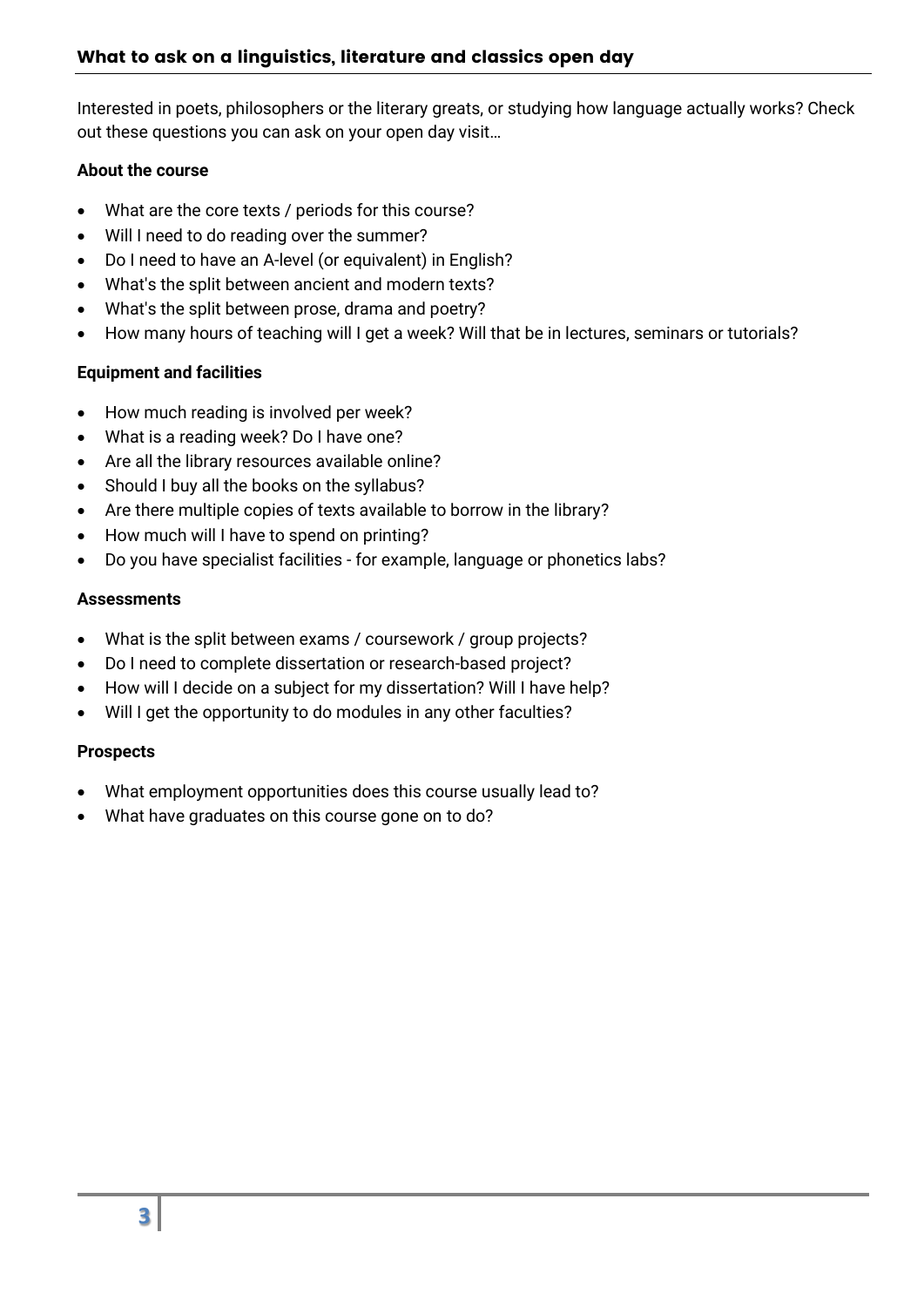## French

Would you like to develop your written and spoken French language skills so you could live or work in another country? Are you interested in learning about France's history, literature and culture? If so a modern languages course in French and/ or another European language may be for you. Courses often include time abroad studying at a university, or teaching. Possible careers include translating and interpreting, journalism, law, publishing, museum curator or working for an international company.

- PRACTICAL PLACEMENTS
- LOTS OF READING
- TIME IN LABS
- BA
- TIME ABROAD
- INDEPENDENT STUDY
- **CULTURE**
- LITERATURE
- MODERN LANGUAGES

## Example course modules

- French language
- Reading French literature
- French syntax and vocabulary
- French translation
- Modern French culture
- French cinema of the 1930s
- Gender, the novel and the récit
- French society
- Business French
- Innovations in European literature

## Teaching hours / week

The time you'll spend in lectures and seminars each week will vary from university to university, so use this as a guide.



## League tables for this subject

The [Guardian](https://www.theguardian.com/education/ng-interactive/2017/may/16/university-league-tables-2018) The Complete [University](http://www.thecompleteuniversityguide.co.uk/league-tables/rankings?s=Architecture) Guide The [Times](https://www.thetimes.co.uk/article/top-by-subject-mgbnm672r)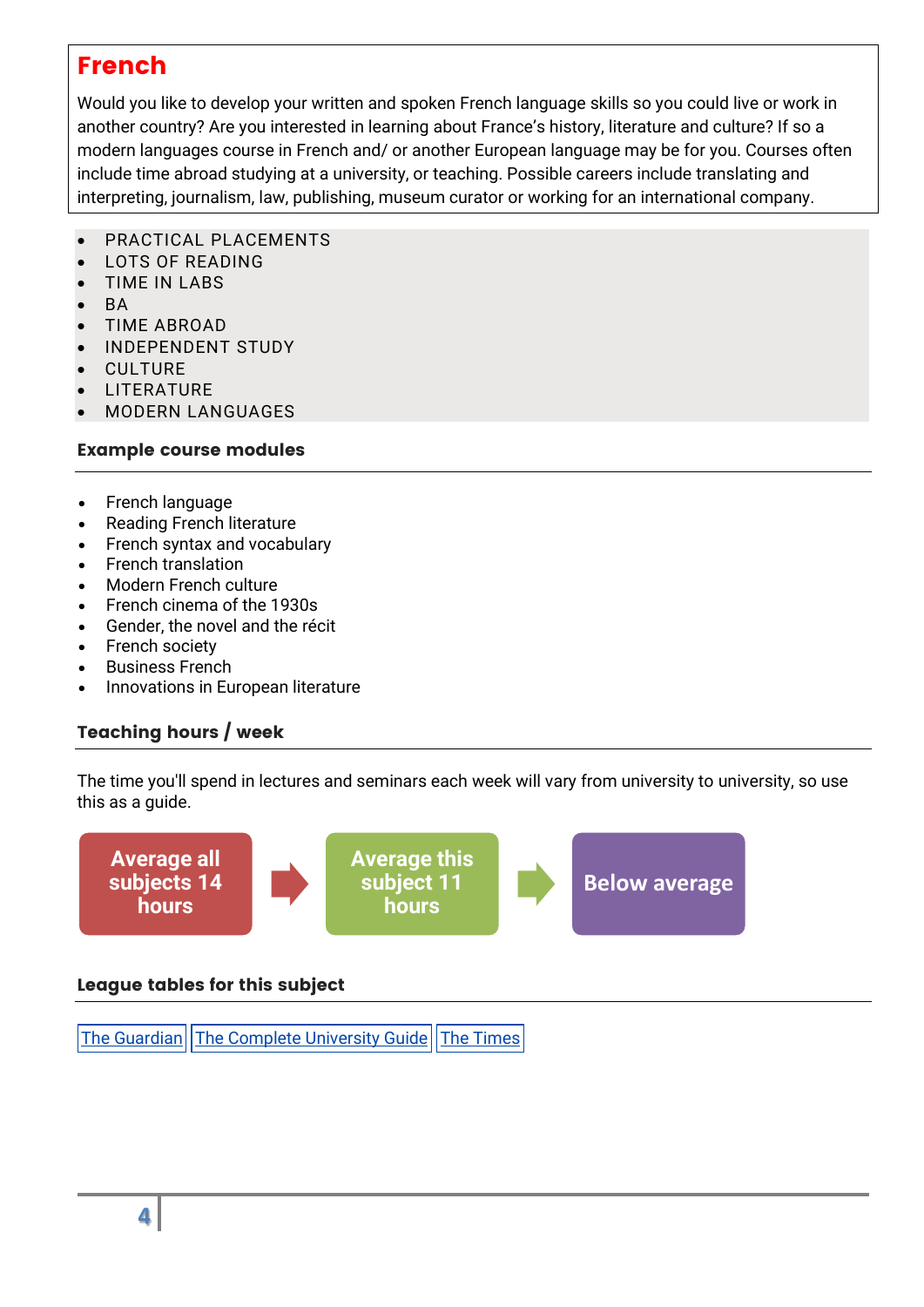I study French and Spanish at Strathclyde. The timetable is simple - I have around eight hours of classes a week, including an hour of French/ Spanish culture each week. We have oral classes, tutorials and lectures. The French and Spanish assignments are generally translations or reading comprehensions.

#### *3rd year, University of Strathclyde*

I'm a foreign language student and I seem to have quite a lot of classes per week, whether they be lectures or seminars, language or literature. Most of the time we do written grammar work, although in literature seminars we have to talk about books and make notes. We have to write literature essays of 1500 words. The different languages I study all assess me differently for the other elements, though. They all assess oral in a different way, some also assess reading ability or translation ability. They all assess writing, and none assess listening.

#### *1st year, University of St Andrews*

Really interesting and engaging course! Really exciting range of optional modules available, it caters to all interests. Really good to have grammar lectures in first year - you suddenly find you can understand things or learn new things and everyone gets to the same level! Good range of type of work - different modules are assessed in different ways, so there's a good mix of essays, practicals and exams. Feedback is always helpful and detailed. FLC (Foreign Language Centre) is great - great to sit and work quietly, watch a foreign film, or learn a new language!

#### *1st year, University of Exeter*

## A-levels (or equivalent) usually required

French

#### **Useful to have**

- **Politics**
- English Language or literature
- Any other modern language

#### Application checklist

- January application
- Personal statement

#### Examples of degrees and combined degrees for BHASVIC student's 2019 entry

- International Relations and Modern Languages
- English Language and French
- Modern Languages and Cultures (with Year Abroad)
- Modern and Medieval Languages
- Modern Languages
- Modern Languages (4 years)
- Modern European Studies
- French and Politics
- French and Linguistics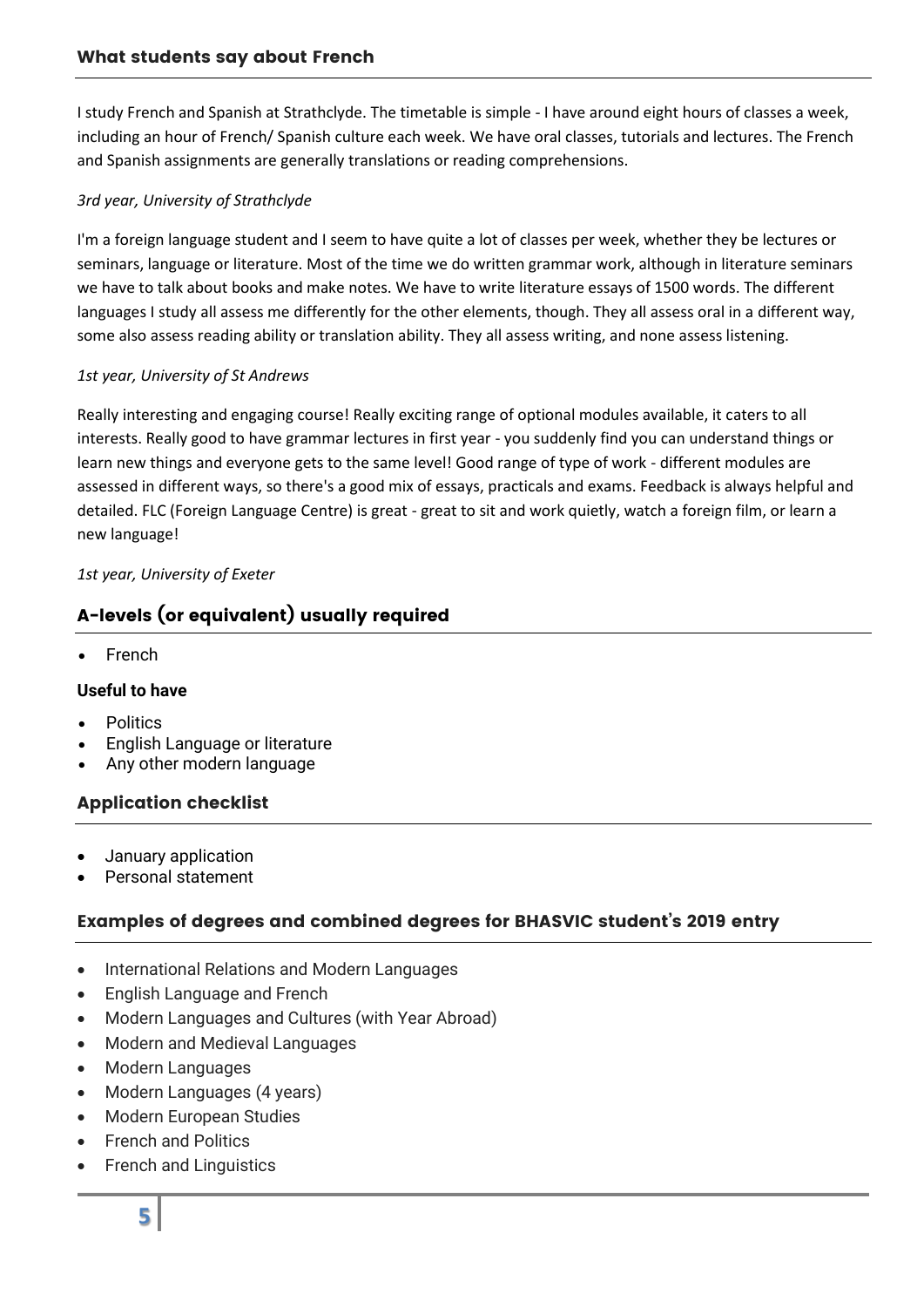- English Literature/French (4 years)
- Modern Languages (French with German)
- Modern Languages (French and Spanish)
- French/Spanish (4 years)
- Modern Languages
- French with Politics
- History and Modern Languages

#### **See end of guide for more information**

#### Career prospects

It's often said the UK doesn't produce enough modern language graduates, and graduates from French, German, Italian and Spanish courses have a lot of options available to them when they complete their courses. The general theme is that some graduates go to that country to work, often as English language teachers, some go into further study, often to train as teachers or translators, but most get jobs in the UK in education - as language tutors, unsurprisingly - or translation. Modern language grads can also be in demand in business roles where communication and language skills are particularly useful, such as marketing and PR. Russian studies graduates make up a small but in demand group of language grads; with Russia playing an important part in world business and politics, graduates usually command some of the highest salaries in this area. Employers say they rate graduates who have more than one language, but remember you need to have them as part of a whole package of good skills.

#### Transferable Skills

Communication (written and verbal), analysing language, attention to detail, presentation skills, flexibility and adaptability, resilience, problem solving, cultural awareness, confidence.

#### Jobs where this degree is useful

- Copywriter
- **Translator**
- Language teacher

#### **Other real-life job examples**

- Business analyst
- Events manager
- Work experience coordinator

#### What employers like about this subject

European language and literature degrees can provide students with a range of subject-specific skills, including an understanding of the language and culture of the countries under study; the way that literature and language interacts with society and, of course, how to communicate effectively in the chosen languages. Students on these courses often take a year abroad in the country of study. Students of languages can also learn a number of useful transferrable skills including communication, time management, research and critical thinking and project management, and these skills are in demand from employers, including schools, translation services, accountants and advertising agencies.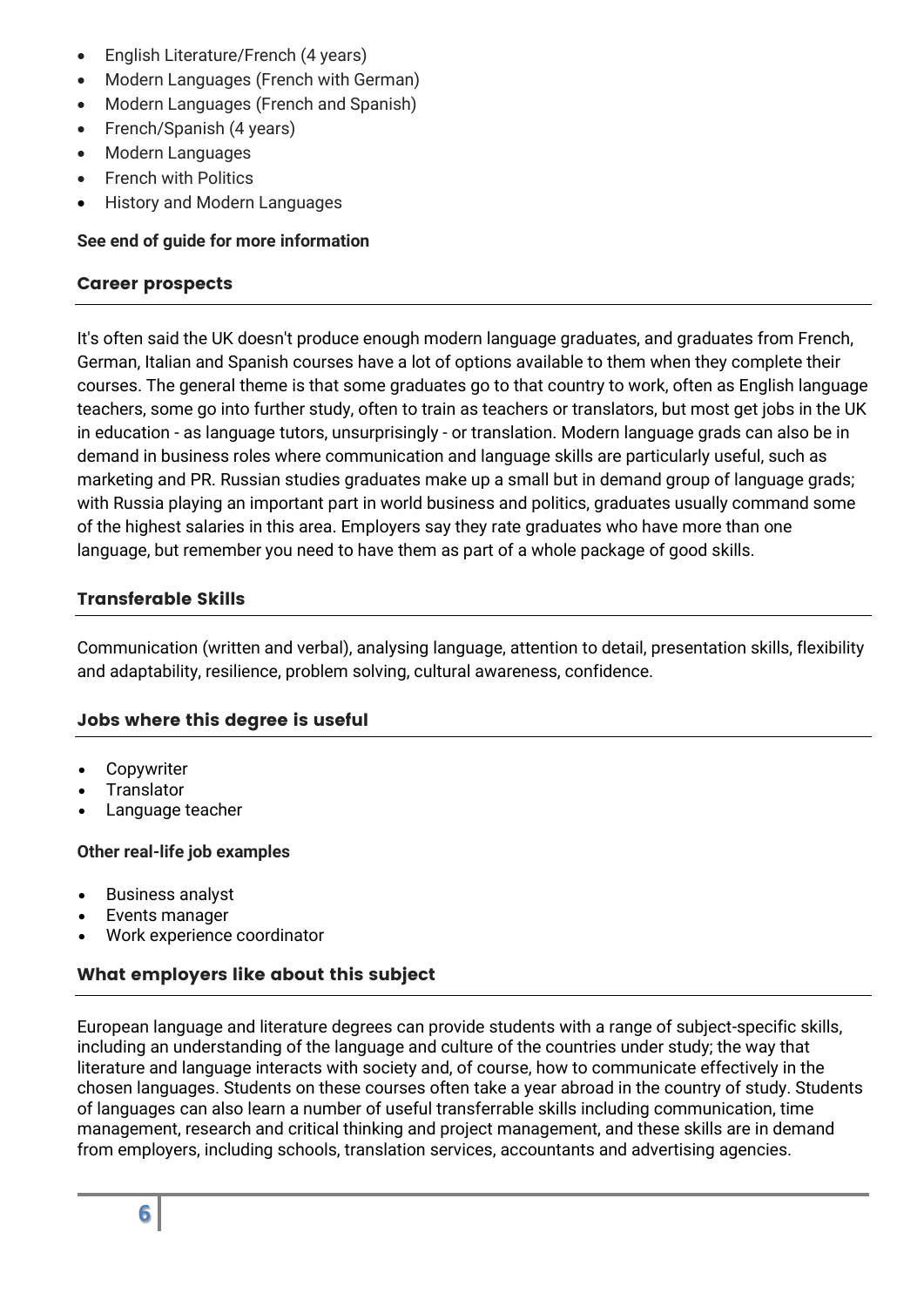## German

Would you like to develop your written and spoken German language skills so you could live or work in another country? Are you interested in learning about Germany's history, literature and culture? If so a modern languages course in German and/ or another European language may be for you. Courses often include time abroad studying at a university, or teaching. Possible careers include translating and interpreting, journalism, law, publishing, museum curator or working for an international company.

- PRACTICAL PLACEMENTS
- LOTS OF READING
- TIME IN LABS
- BA
- TIME ABROAD
- INDEPENDENT STUDY
- **CULTURE**
- LITERATURE
- MODERN LANGUAGES

#### Example course modules

- German language
- Reading German culture
- German interpreting
- Berlin- culture, history and politics
- The foundation of modern Germany 1860-1900
- Reading German literature
- Media in Germany
- New German cinema
- Dealing with the Holocaust in post-war German culture
- Business and society in contemporary Germany

#### Teaching hours / week

The time you'll spend in lectures and seminars each week will vary from university to university, so use this as a guide.



#### League tables for this subject

The [Guardian](https://www.theguardian.com/education/ng-interactive/2017/may/16/university-league-tables-2018) The Complete [University](http://www.thecompleteuniversityguide.co.uk/league-tables/rankings?s=Architecture) Guide The [Times](https://www.thetimes.co.uk/article/top-by-subject-mgbnm672r)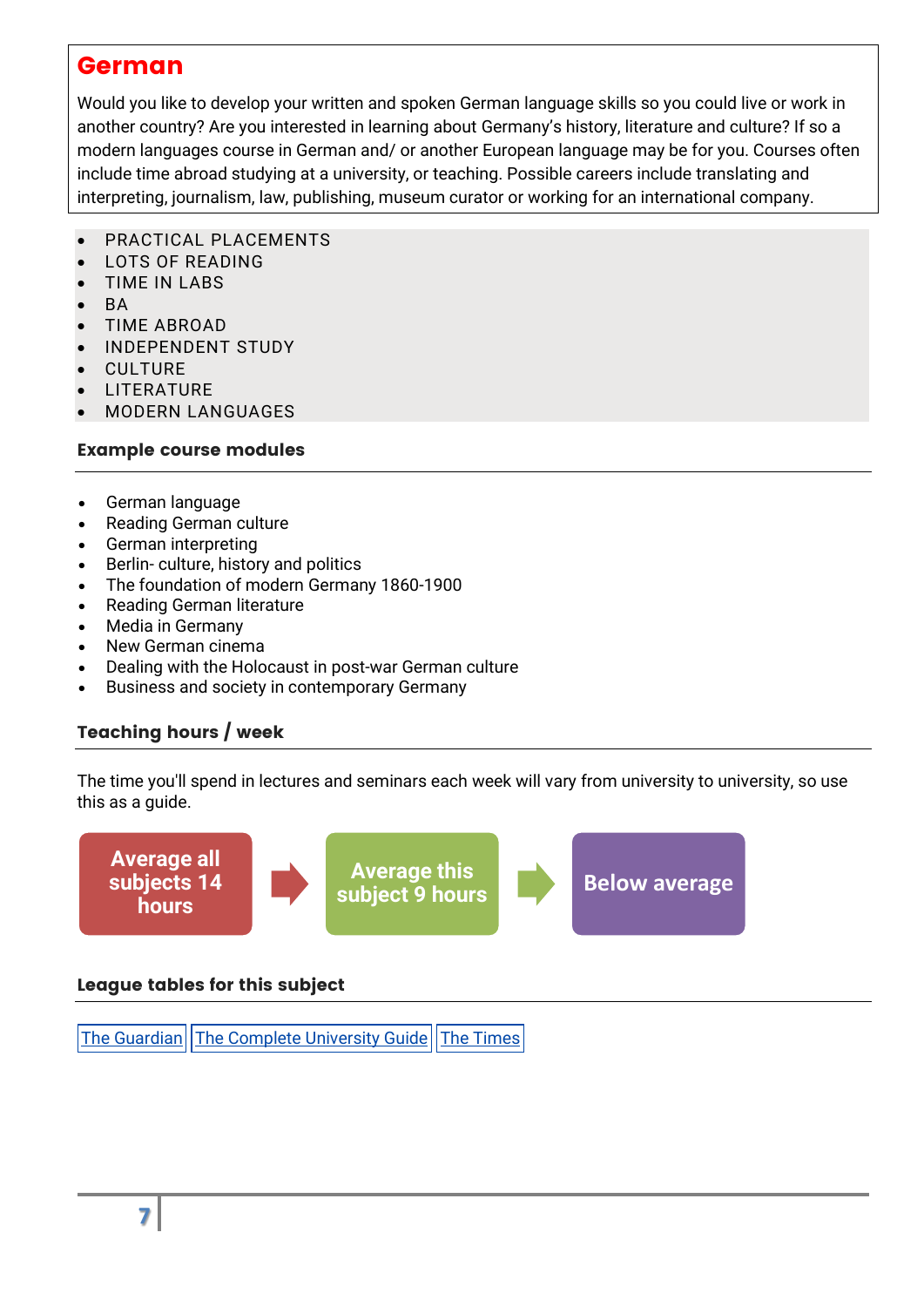The course is made up of a mixture of oral classes, written classes and a dedicated grammar class. You are assessed not only in an exam but on a speaking presentation, a listening test and on your general participation in classes. I think that this diverse way of teaching and assessment means you can play to your strengths and also that you will have the opportunity to develop in all areas. The topics covered are really interesting and varied and you can end up having discussions about anything which is a confidence boost, because you would have never thought you could have an interesting conversation and debate in German on such topics before.

#### *1st year, University of Hull*

## A-levels (or equivalent) usually required

German

#### **Useful to have**

- history
- Politics
- English literature
- Any other modern language

#### Application checklist

- January application
- Personal statement

#### Examples of degrees and combined degrees for BHASVIC student's 2019 entry

- International Relations and Modern Languages
- Modern Languages and Cultures (with Year Abroad)
- Modern and Medieval Languages
- Modern Languages
- Modern Languages (4 years)
- Modern European Studies
- German/Economics
- German and English Literature
- Modern Languages (French with German)
- Modern Languages
- History and Modern Languages

#### **See end of guide for more information**

#### Career prospects

It's often said the UK doesn't produce enough modern language graduates, and graduates from French, German, Italian and Spanish courses have a lot of options available to them when they complete their courses. The general theme is that some graduates go to that country to work, often as English language teachers, some go into further study, often to train as teachers or translators, but most get jobs in the UK in education - as language tutors, unsurprisingly - or translation. Modern language grads can also be in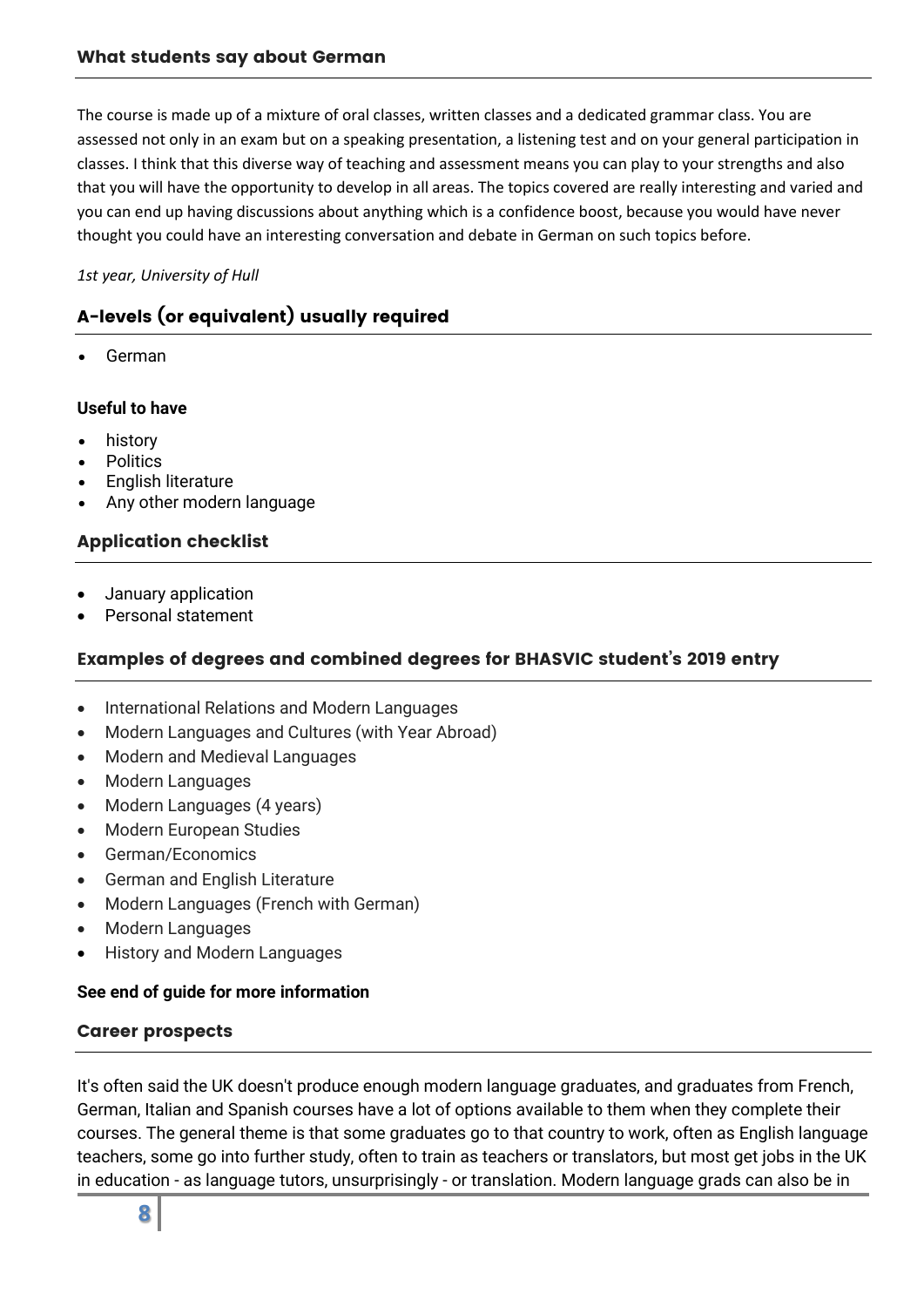demand in business roles where communication and language skills are particularly useful, such as marketing and PR. Russian studies graduates make up a small but in demand group of language grads; with Russia playing an important part in world business and politics, graduates usually command some of the highest salaries in this area. Employers say they rate graduates who have more than one language, but remember you need to have them as part of a whole package of good skills.

#### Transferable Skills

Communication (written and verbal), analysing language, attention to detail, presentation skills, flexibility and adaptability, resilience, problem solving, cultural awareness, confidence.

#### Jobs where this degree is useful

- Copywriter
- **Translator**
- Language teacher

#### **Other real-life job examples**

- Business analyst
- Events manager
- Work experience coordinator

#### **What employers like about this subject**

European language and literature degrees can provide students with a range of subject-specific skills, including an understanding of the language and culture of the countries under study; the way that literature and language interacts with society and, of course, how to communicate effectively in the chosen languages. Students on these courses often take a year abroad in the country of study. Students of languages can also learn a number of useful transferrable skills including communication, time management, research and critical thinking and project management, and these skills are in demand from employers, including schools, translation services, accountants and advertising agencies.

#### Local Market Information - \*Speak German?

The demand for linguists is increasing and Job site 'Indeed' reports that German has exceeded French as the language most needed by employers. Chinese is the third most popular language.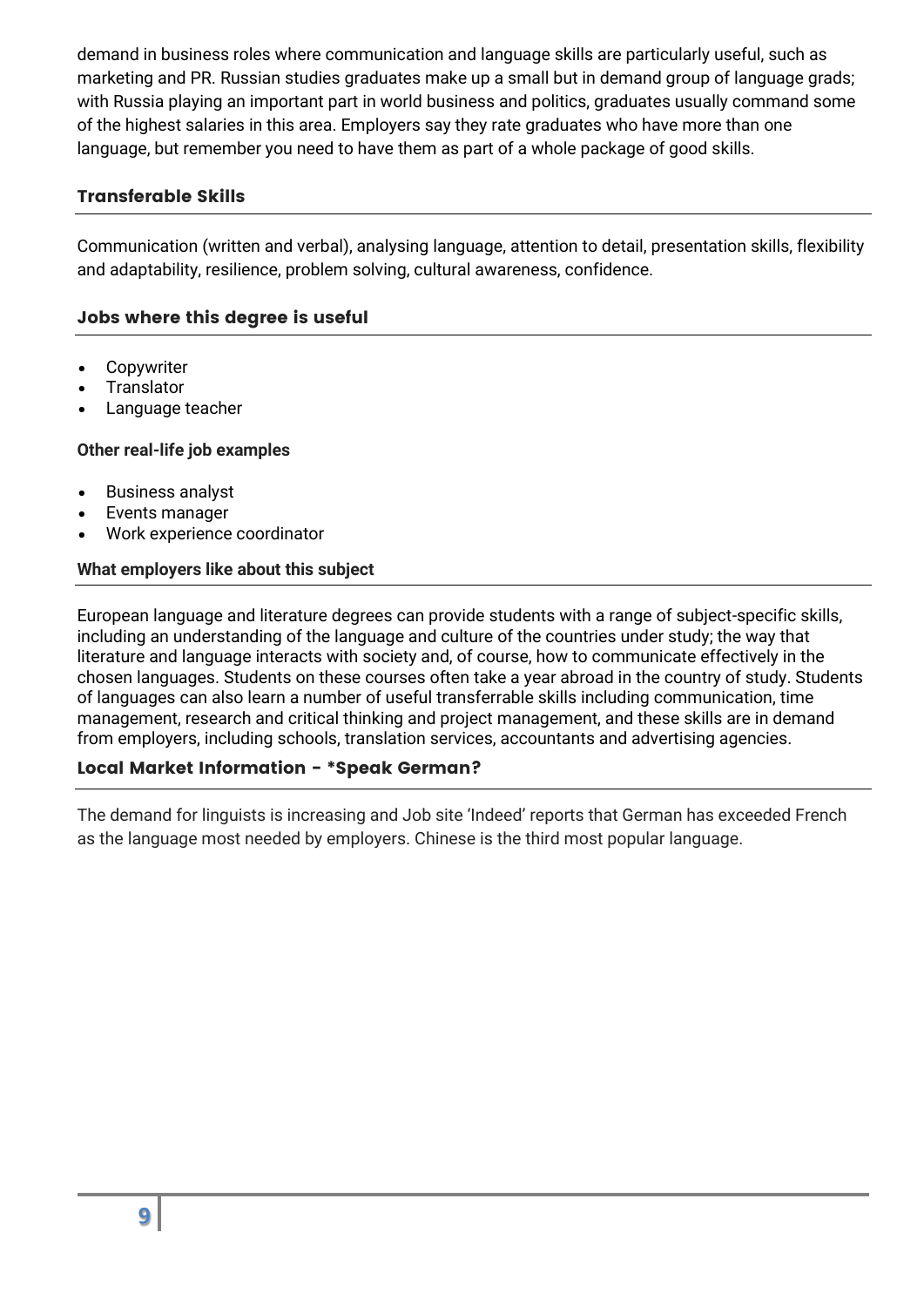## **Japanese**

Would you like to develop your written and spoken Japanese language skills so you could live or work in another country? Are you interested in learning about Japan's history, literature and culture? If so a modern languages course in Japan and/ or another European language may be for you. Courses often include time abroad studying at a university, or teaching. Possible careers include translating and interpreting, journalism, law, publishing, museum curator or working for an international company.

- TIME IN LABS
- EXAM-INTENSIVE
- BA
- TIME ABROAD
- INDEPENDENT STUDY
- ESSAY-WRITING
- JAPANESE

#### Example course modules

- Japanese language and linguistics
- Japanese history and culture
- Modern Japanese society
- Religion in Japan
- Contemporary Japanese popular culture
- Language and society
- Constructing words and meaning: morphology
- Modes of reading
- Japan: Geography, economy and society
- Japan in war and peace

## Teaching hours / week

The time you'll spend in lectures and seminars each week will vary from university to university, so use this as a guide.



## League tables for this subject

The [Guardian](https://www.theguardian.com/education/ng-interactive/2017/may/16/university-league-tables-2018) The Complete [University](http://www.thecompleteuniversityguide.co.uk/league-tables/rankings?s=Architecture) Guide The [Times](https://www.thetimes.co.uk/article/top-by-subject-mgbnm672r)

## A-levels (or equivalent) usually required

No Specific Requirements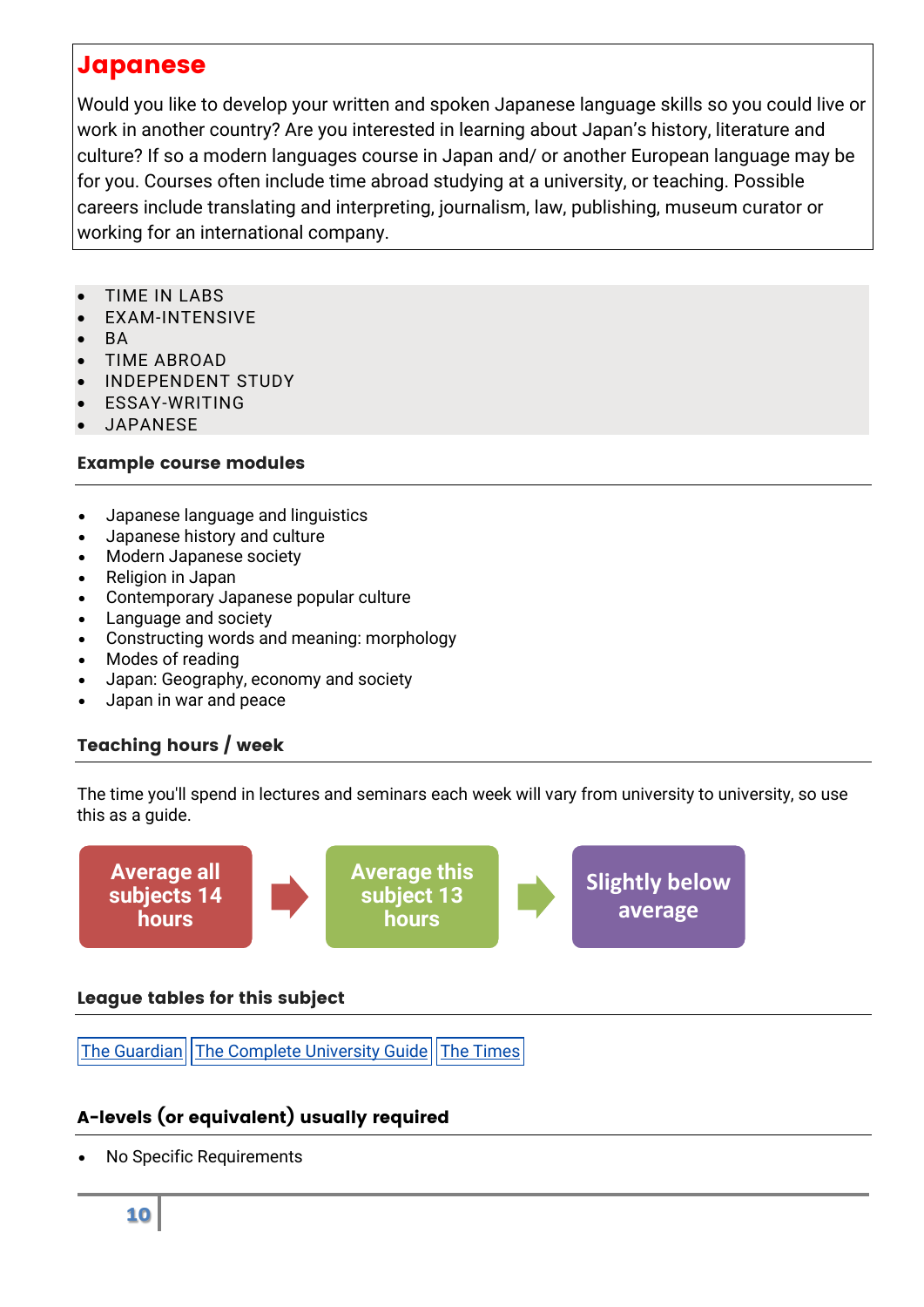#### **Useful to have**

- history
- **Politics**
- English literature
- Any modern language

#### Application checklist

- January application
- Personal statement

#### Career prospects

Relatively few students graduate with world language degrees each year, so it's still a fairly unusual and specialist area to pursue and we'd recommend going on open days and speaking to tutors about what previous graduates went on to do. One in five Japanese graduates went to work aboard in a variety of roles where they can apply these language skills and cultural & historical knowledge. These can include roles as teachers, interpreters and translators, as well as within the tourism and finance sectors. But remember – whilst employers rate graduates who have more than one language, you need to have them as part of a whole package of good skills, even if that language is rare and valuable to business.

#### Transferable Skills

Communication (written and verbal), analysing language, attention to detail, presentation skills, flexibility and adaptability, resilience, problem solving, cultural awareness, confidence.

#### Jobs where this degree is useful

- **Translator**
- Teacher of English as a foreign language (TEFL)

#### **Other real-life job examples**

- Housing officer
- Information analyst
- Financial advisor

#### What employers like about this subject

Language and literature degrees can provide students with a range of subject-specific skills, including an understanding of the language and culture of the countries under study; the way that literature and language interacts with society and, of course, how to communicate effectively in the chosen languages. Students on these courses often take a year abroad in the country of study. Students of languages can also learn a number of useful transferable skills including communication, time management, research and critical thinking and project management, and these skills are in demand from employers, including schools, translation services, accountants and advertising agencies.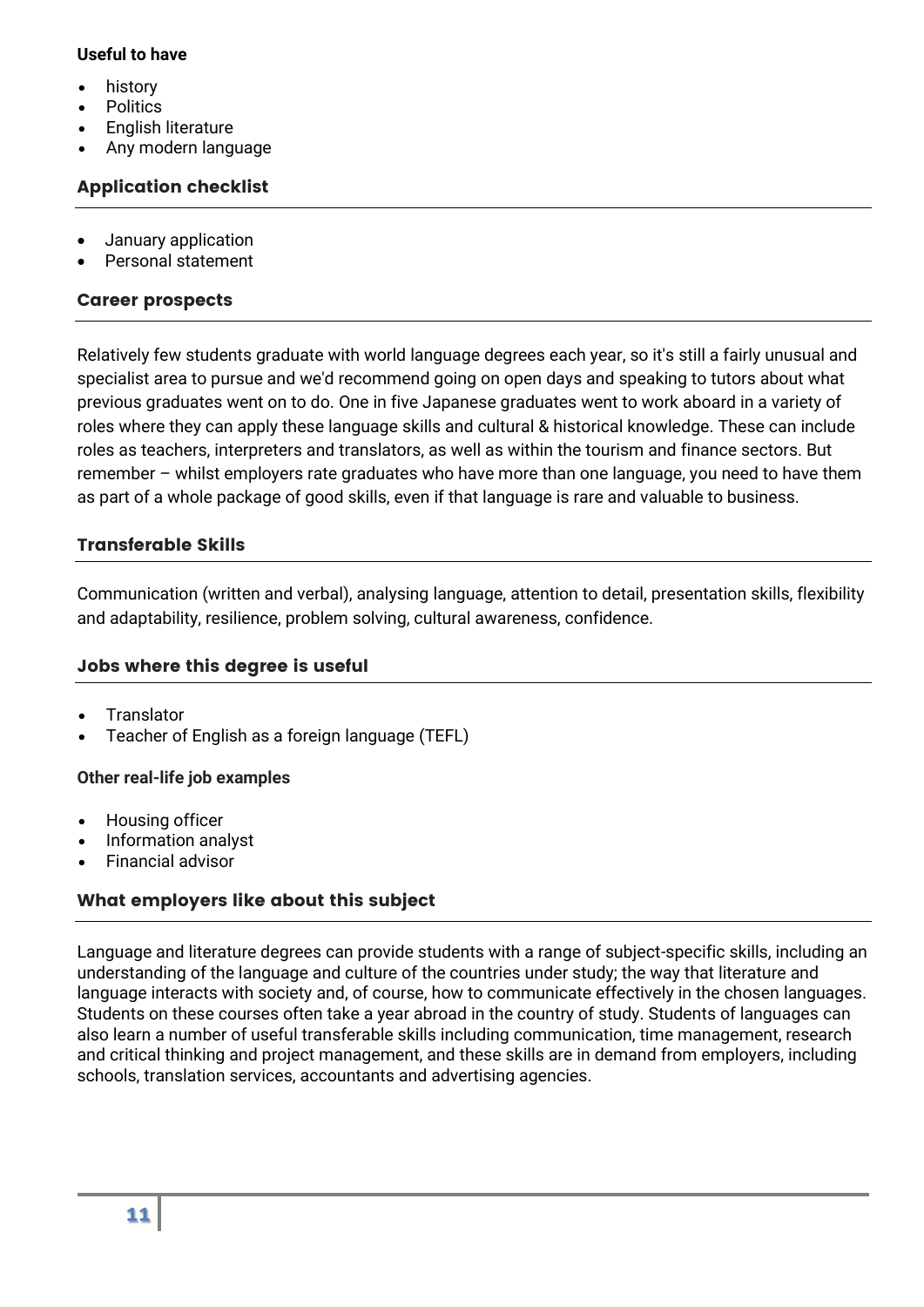## Linguistics courses

How do children learn language? Why do people have accents? What causes a stammer? If these questions fascinate you, linguistics could be for you. Linguistics is the study of the structure of language, speech sounds and how we use language to convey meaning. Linguistics can be used in a variety of careers, such as helping adults regain speech after a stroke, supporting children who have difficulty communicating or developing computers that recognise or produce speech.

- COMMUNICATION SKILLS
- TIME IN LABS
- **BA**
- TIME ABROAD
- COURSEWORK-INTENSIVE
- INDEPENDENT LEARNING
- MODERN LANGUAGES
- ENGLISH LANGUAGE

#### Example course modules

- The structure and grammar of English
- Text analysis: genre and style
- **Semantics**
- Language and psychology
- Corpus linguistics
- Pragmatics, meaning and truth
- Non truth-conditional semantics
- Elements of linguistics: sound, structure and meaning
- Applications of linguistics
- Sound and voice

## Teaching hours / week

The time you'll spend in lectures and seminars each week will vary from university to university, so use this as a guide.



#### League tables for this subject

The [Guardian](https://www.theguardian.com/education/ng-interactive/2017/may/16/university-league-tables-2018) The Complete [University](http://www.thecompleteuniversityguide.co.uk/league-tables/rankings?s=Architecture) Guide The [Times](https://www.thetimes.co.uk/article/top-by-subject-mgbnm672r)

#### What students say about linguistics

My language and linguistics course is awesome! We're in for nine hours a week, usually one or two days every week! We cover everything from semantics, pragmatics and syntax, to social conversations and phonetics! It's extremely interesting (although often quite challenging!). We have some course-specific facilities including our phonetics lab, which is an excellent resource!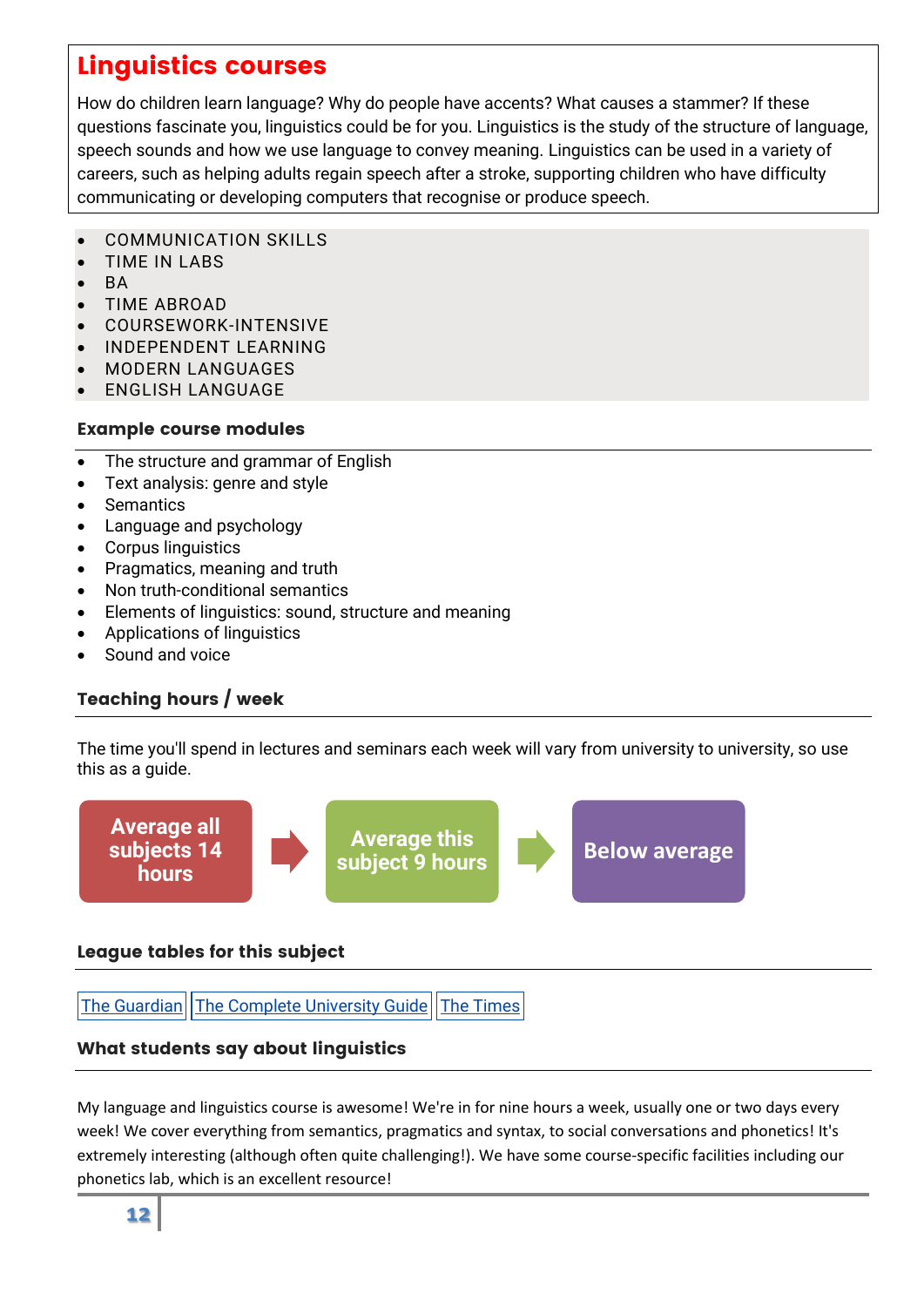#### *2nd year, Ulster University*

For me, the fact that linguistics requires you to be equally strong across a lot of sub-disciplines like science and philosophy is a highlight, and is just challenging enough to make you really want to work. Some people find the diversity off-putting. It's a tiny department at Cambridge, so we don't have that much contact time - around eight hours per week is probably one of the least heavy schedules out of all the Cambridge courses. Still, we're turning out about four essays over ten days, plus preparing for practicals which are roughly fortnightly and more frequent for phonetics, so we get plenty of stimulation.

#### *3rd year, University of Cambridge*

## A-levels (or equivalent) usually required

No Specific Requirements

#### **Useful to have**

- **Mathematics**
- Modern foreign language
- English literature and language
- English language

#### Application checklist

- January application
- Personal statement

#### Examples of degrees and combined degrees for BHASVIC student's 2019 entry

- English Language and Linguistics
- Languages, Cultures and English
- French and Linguistics

#### Career prospects

Linguists are in demand across the economy, from marketing to IT, so this type of degree has a better than average employment rate. Graduates from language subjects are, not surprisingly, more likely than most others to get jobs working overseas, with Teaching English as a Foreign Language (TEFL) a popular option. Linguists are particularly likely to get jobs in marketing, finance, education and in management, but remember – whilst employers say they rate language skills, you need to have them as part of a whole package of good skills.

#### Transferable Skills

Communication (written and verbal), analysing language, attention to detail, presentation skills, flexibility and adaptability, resilience, problem solving, cultural awareness, confidence.

#### Jobs where this degree is useful

- Translator
- Teacher of English as a foreign language (TEFL)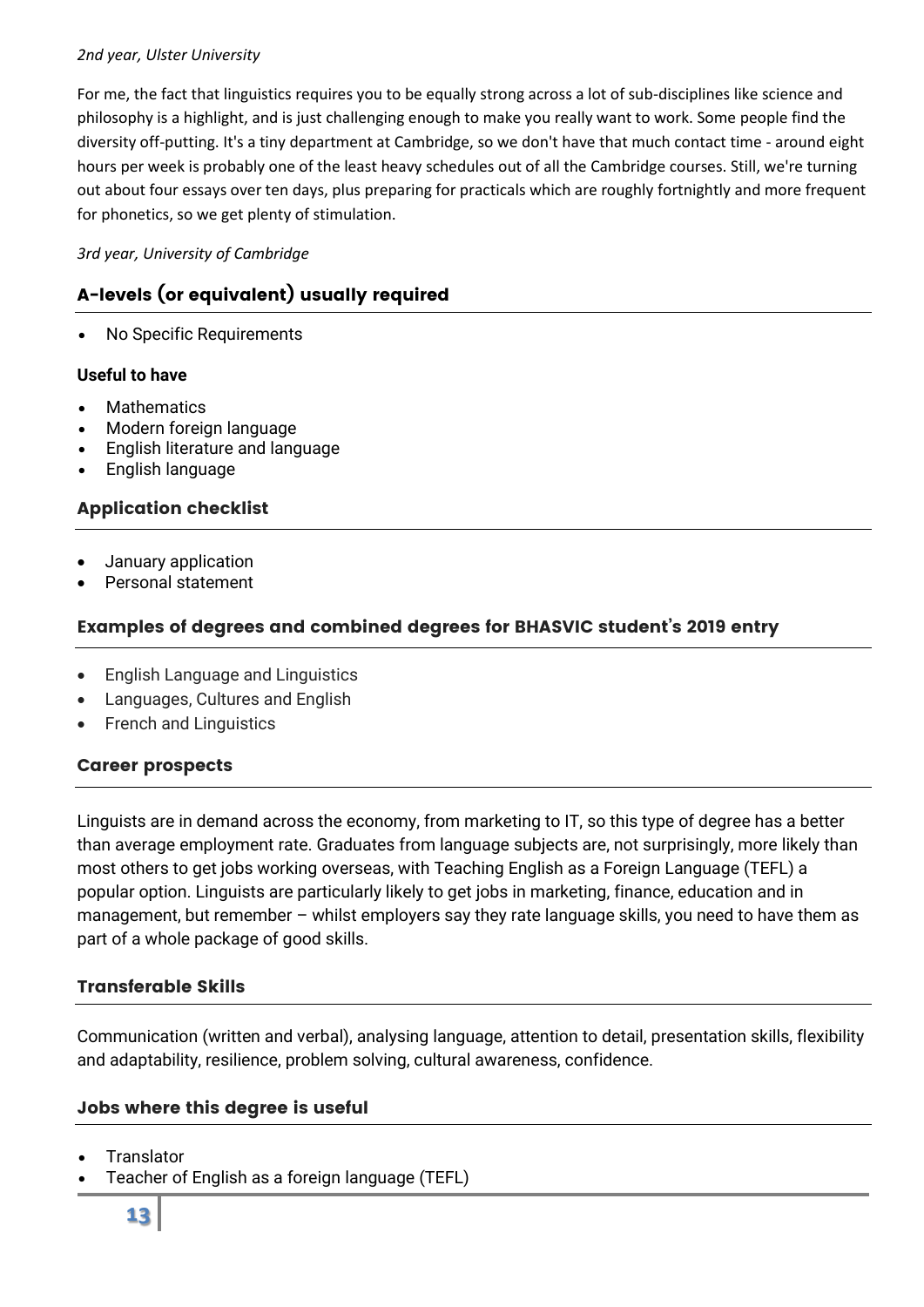**Education or learning support officer** 

#### **Other real-life job examples**

- Recruitment consultant
- Advertising executive
- Publications editor

#### What employers like about this subject

Linguistics students can expect to pick up subject-specific skills during their study that include an understanding of how language is acquired and used; how language is used and the principles of phonetics, phonology and linguistic analysis, syntax and semantics. Students of linguistics can also learn a number of useful transferable skills including communication, time management, research and critical thinking, and project management, and these skills are in demand from employers, including PR agencies, schools, hospitals, management consultancies, libraries, banks, translation agencies and IT companies.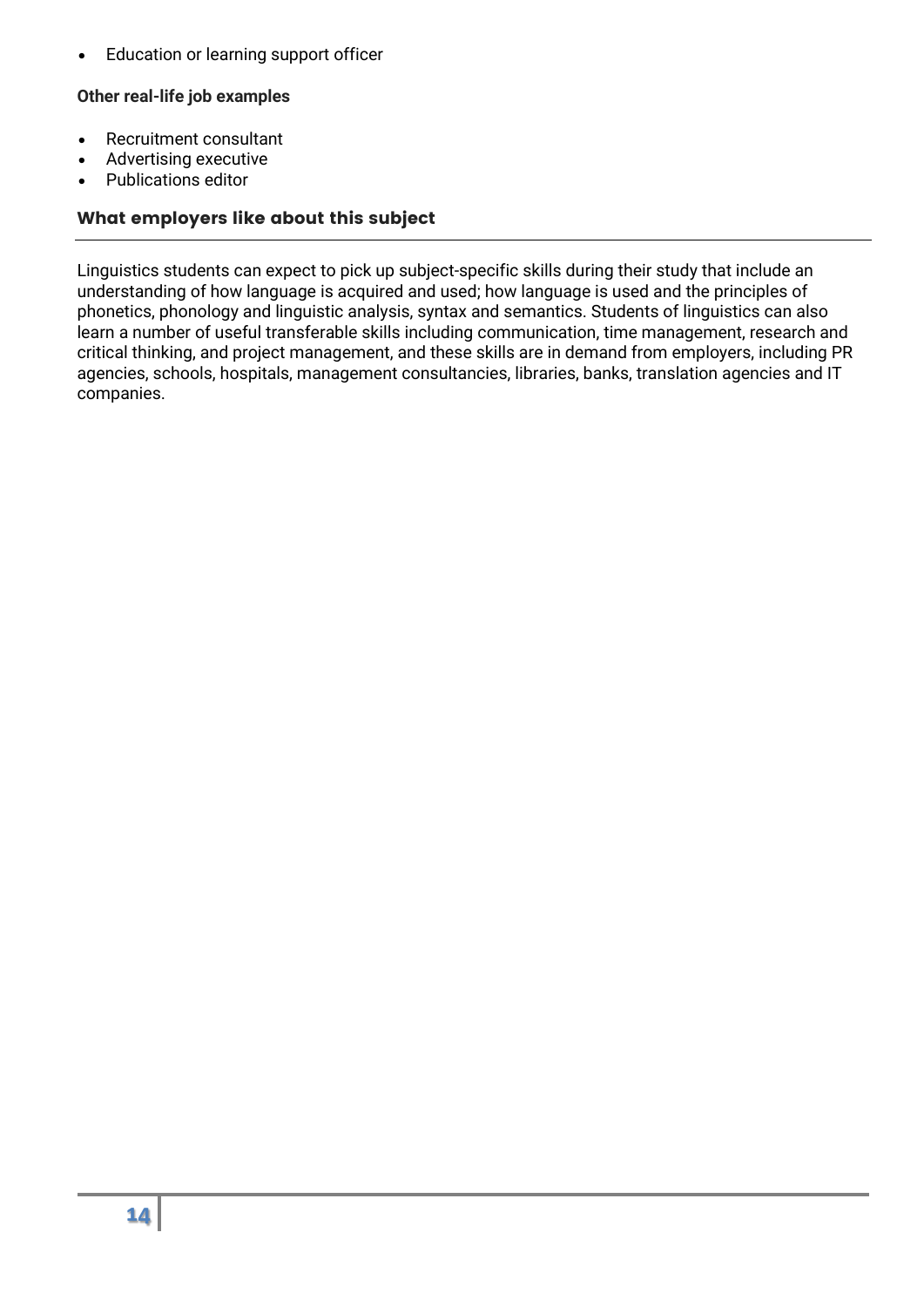## Spanish

Would you like to develop your written and spoken Spanish language skills so you could live or work in another country? Are you interested in learning about Spain's history, literature and culture? If so a modern languages course in Spanish and / or another European language may be for you. Courses often include time abroad studying at a university, or teaching. Possible careers include translating and interpreting, journalism, law, publishing, museum curator or working for an international company.

- PRACTICAL PLACEMENTS
- LOTS OF READING
- TIME IN LABS
- BA
- TIME ABROAD
- INDEPENDENT STUDY
- **CULTURE**
- LITERATURE
- MODERN LANGUAGES

#### Example course modules

- Spanish language: oral skills
- Spanish language: written skills
- Hispanic culture and society
- Franco's Spain: narratives under dictatorship
- Spanish literature
- Cinema and society in Europe and Latin America
- Myths and realities of contemporary Spain
- Gender, race and nation in modern Latin America
- The outsider in Hispanic texts

## Teaching hours / week

The time you'll spend in lectures and seminars each week will vary from university to university, so use this as a guide.





#### What students say about Spanish

I study French and Spanish at Strathclyde. The timetable is simple - I have around eight hours of classes a week, including an hour of French/ Spanish culture each week. We have oral classes, tutorials and lectures. The French and Spanish assignments are generally translations or reading comprehensions.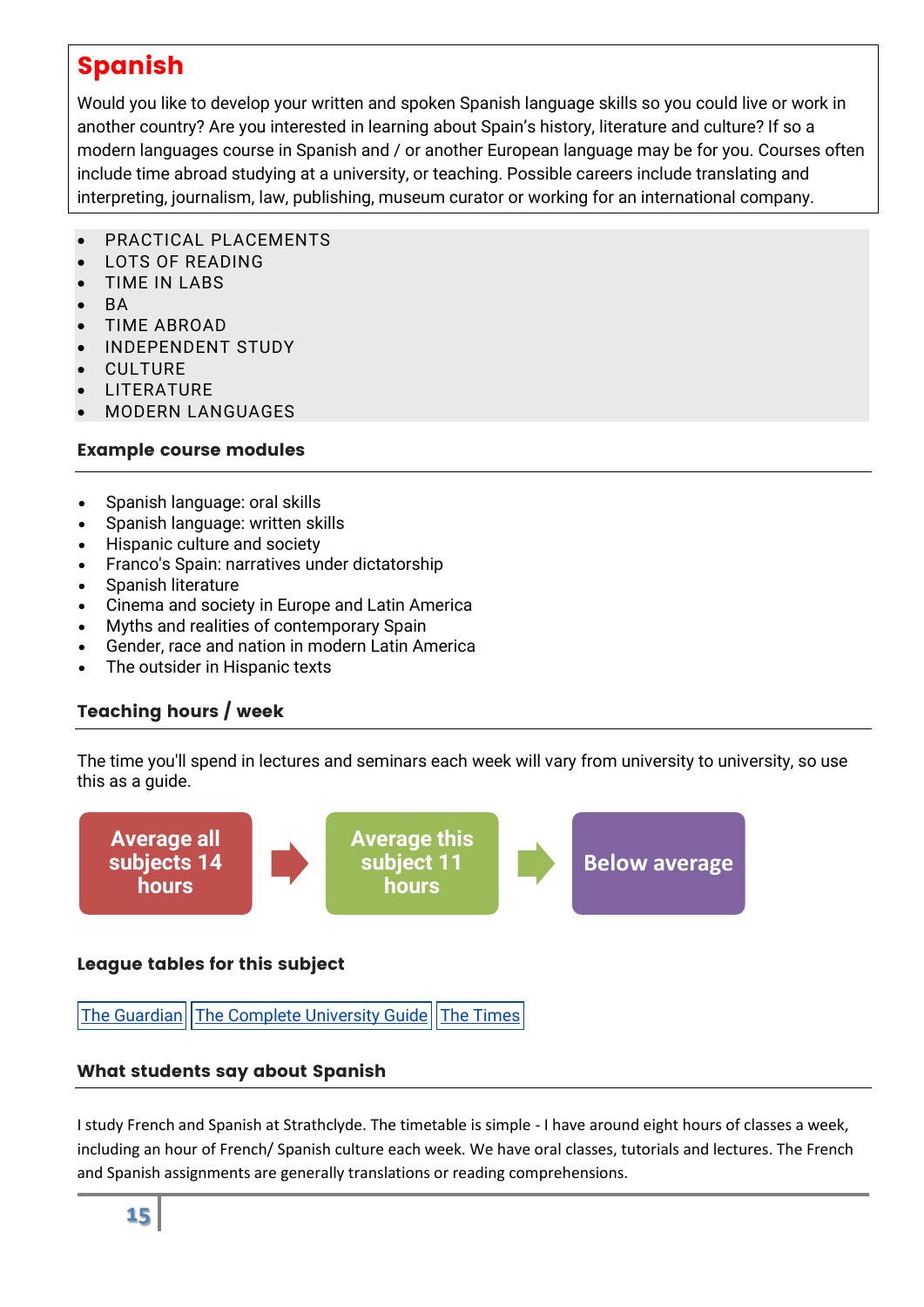#### *3rd year, University of Strathclyde*

I love languages, so my course is perfect for me. The classes are small, which gives each student enough space to ask and be asked. Staff is very supportive and helpful, not to mention very knowledgable in their subject, and their feedback is always suited to help the student to do better and to concentrate on the future assessments. The modules are very versatile, so I get to choose what I like to concentrate on (for example poetry or drama, Spanish or Latin American history, etc.). One of the most interesting and fun parts of the course is the compulsory year abroad between the 2nd and final year. Assessments vary from module to module, and it's a mixture of essays, translations, reports and oral presentations, with written and oral exams at the end of each semester. There is a lot of material available to help with each assessment, including dictionaries, books, journals, DVDs with movies in foreign languages etc.

#### *3rd year, Queen's University Belfast*

I'm a foreign language student and I seem to have quite a lot of classes per week, whether they be lectures or seminars, language or literature. Most of the time we do written grammar work, although in our literature seminars we have to talk about books and make notes. We have to write literature essays of 1500 words. The different languages I study all assess me differently for the other elements, though. They all assess oral in a different way, some also assess reading ability or translation ability. They all assess writing, and none of them assess listening.

#### *1st year, University of St Andrews*

## A-levels (or equivalent) usually required

Spanish

#### **Useful to have**

- history
- **Politics**
- English literature
- Any other modern language

#### Application checklist

- January application
- Personal statement

#### Examples of degrees and combined degrees for BHASVIC student's 2019 entry

- International Management and Modern Languages Spanish
- International Relations and Modern Languages
- Languages, Cultures and English
- English and Spanish
- Modern Languages and Cultures (with Year Abroad)
- Modern and Medieval Languages
- Modern Languages
- Modern Languages (4 years)
- Modern European Studies
- Modern Languages (French and Spanish)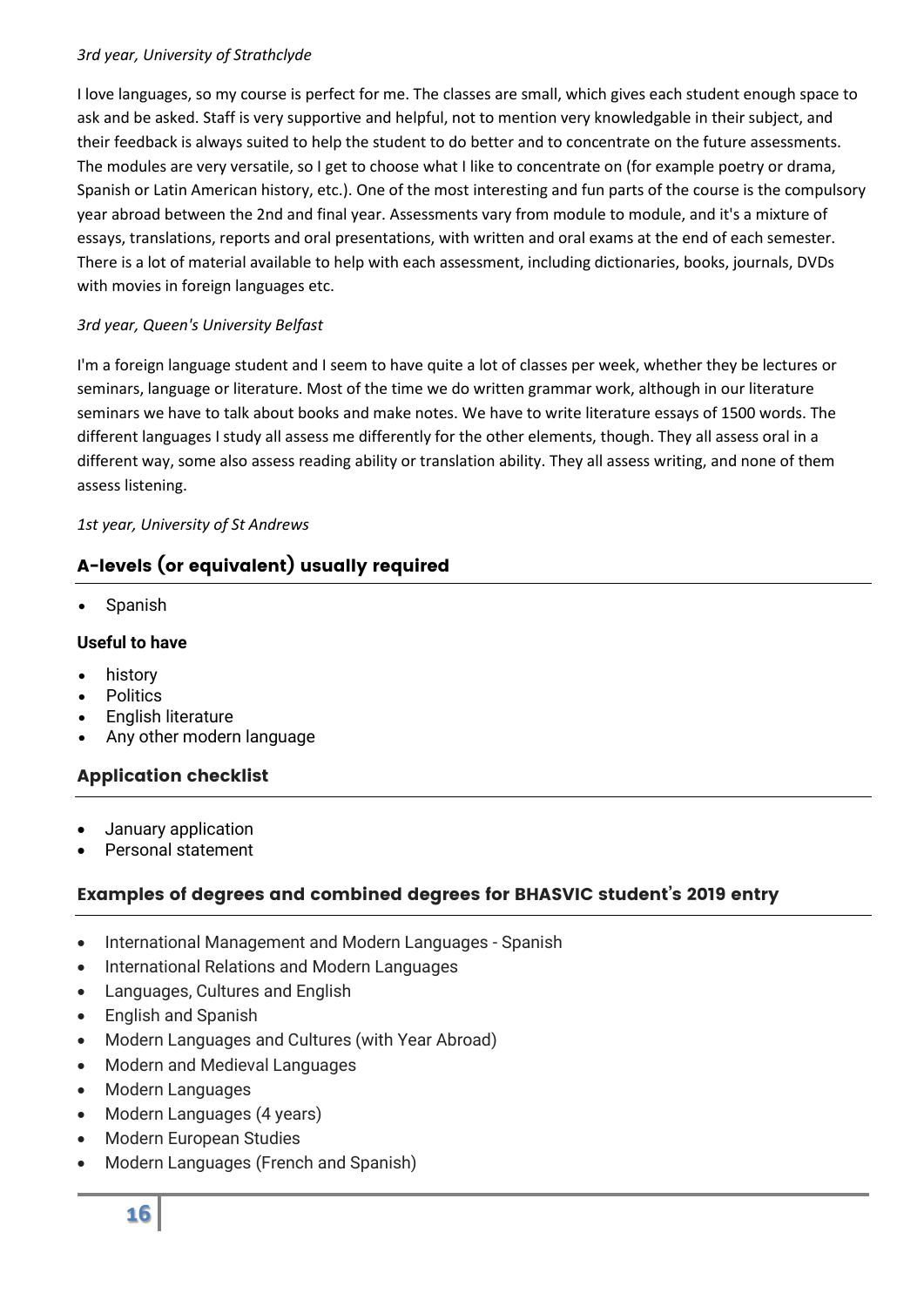- French/Spanish (4 years)
- Spanish and Russian (4 years)
- Spanish and Portuguese (4 years)
- Modern Languages
- English Language with Spanish
- History and Modern Languages

#### Career prospects

It's often said the UK doesn't produce enough modern language graduates, and graduates from French, German, Italian and Spanish courses have a lot of options available to them when they complete their courses. The general theme is that some graduates go to that country to work, often as English language teachers, some go into further study, often to train as teachers or translators, but most get jobs in the UK in education - as language tutors, unsurprisingly - or translation. Modern language grads can also be in demand in business roles where communication and language skills are particularly useful, such as marketing and PR. Russian studies graduates make up a small but in demand group of language grads; with Russia playing an important part in world business and politics, graduates usually command some of the highest salaries in this area. Employers say they rate graduates who have more than one language, but remember you need to have them as part of a whole package of good skills.

#### Transferable Skills

Communication (written and verbal), analysing language, attention to detail, presentation skills, flexibility and adaptability, resilience, problem solving, cultural awareness, confidence.

#### Jobs where this degree is useful

- Copywriter
- **Translator**
- Language teacher

#### **Other real-life job examples**

- Business analyst
- Events manager
- Work experience coordinator

#### What employers like about this subject

European language and literature degrees can provide students with a range of subject-specific skills, including an understanding of the language and culture of the countries under study; the way that literature and language interacts with society and, of course, how to communicate effectively in the chosen languages. Students on these courses often take a year abroad in the country of study. Students of languages can also learn a number of useful transferrable skills including communication, time management, research and critical thinking and project management, and these skills are in demand from employers, including schools, translation services, accountants and advertising agencies.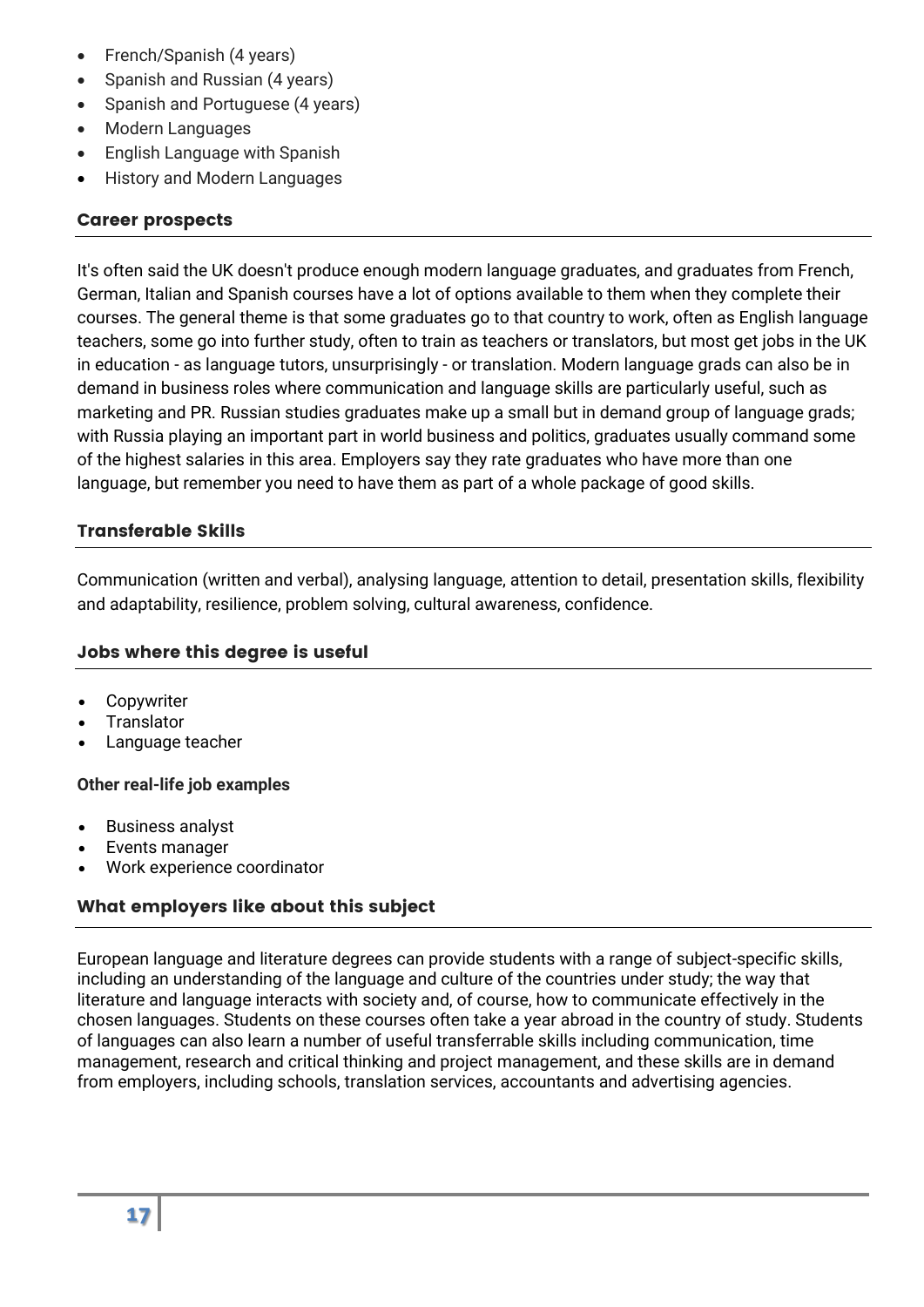**In Sept 2019, 33 MFL students went onto study language related degrees at 18 different universities.** 

Cambridge and Liverpool are the most popular universities for MFL in 2019.

Our students often gain very attractive offers from prestigious universities who are keen to recruit to MFL courses.



## Top 10 Universities for Languages - Complete University Guide 2020

- **Cambridge, Durham, Oxford, St Andrews, Kings College**
- **Warwick, Exeter, Stirling, Glasgow**  all very high student satisfaction scores
- **Lancaster, Bath, Sheffield, Kent**  all with top graduate prospects

#### Examples of degrees and combined degrees for BHASVIC student's 2019 entry

- Economics and Business with East European Studies
- International Management and Modern Languages Spanish
- International Relations and Modern Languages
- English Language and Linguistics
- Languages, Cultures and English
- English Language and French
- English and Spanish
- Modern Languages and Cultures (with Year Abroad)
- Modern and Medieval Languages
- Modern Languages
- Modern Languages (4 years)
- Modern European Studies
- French and Politics
- German/Economics
- French and Linguistics
- English Literature/French (4 years)
- German and English Literature
- Modern Languages (French with German)
- Modern Languages (French and Spanish)